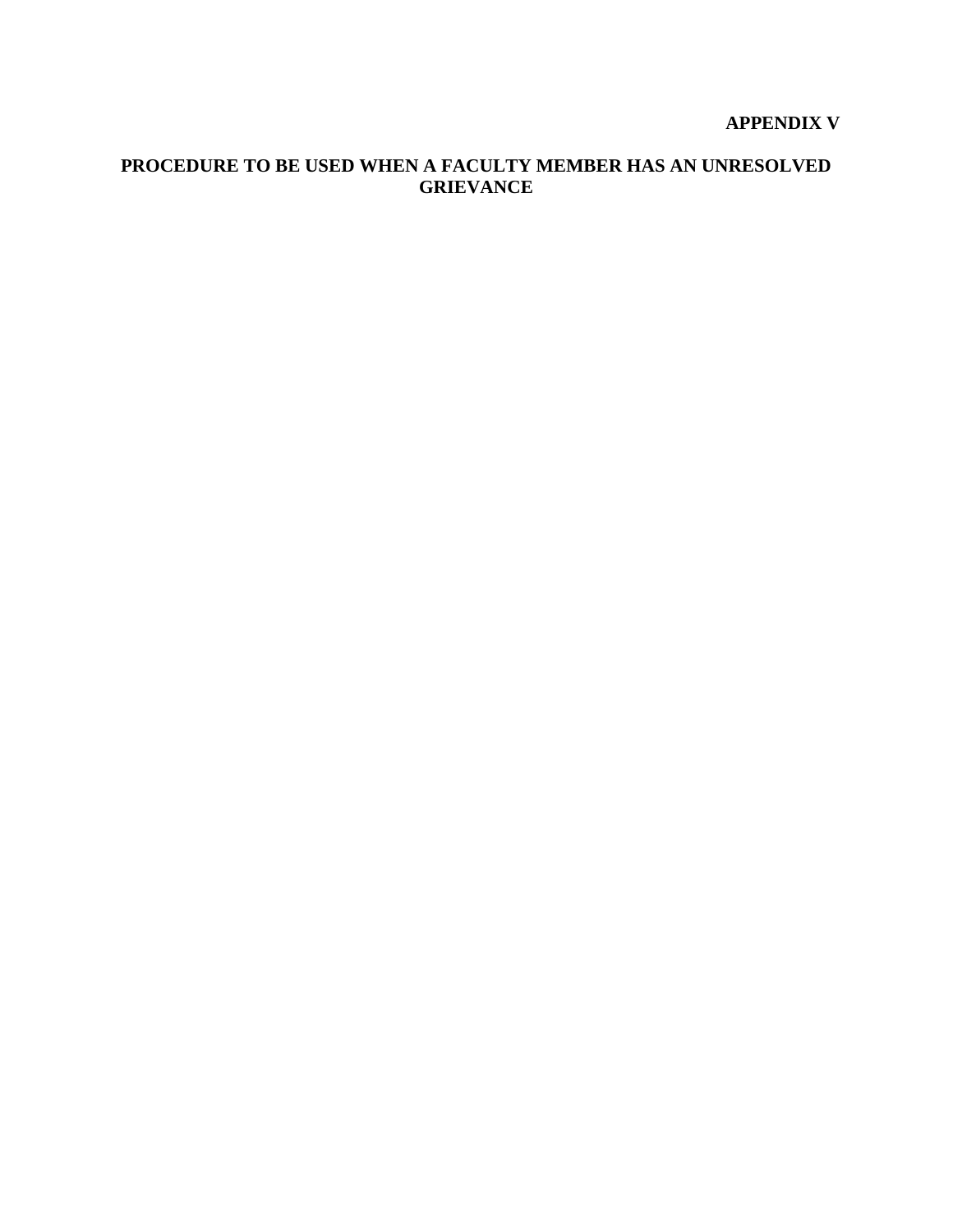### **Procedure to be used when a Faculty Member has an Unresolved Grievance**

#### Introduction

The bylaws describe the initial process to be used when a faculty member has an unresolved grievance which cannot be settled at the level of the department chairperson. In order to begin the process that eventually leads to a formal grievance hearing before a group of faculty peers, the faculty member must first file a letter of intent, with a copy to the dean, informing the chair of his or her intention to initiate the grievance process. The letter of intent must state the problem at issue, the error believed to have occurred and efforts made to resolve the conflict. To be timely, the letter of intent must be filed no later than thirty (30) calendar days from the date the action alleged to be an institutional error was communicated to the grievant. The faculty member is first to present the issue in writing to the chairperson and to have a personal discussion with him/her. If the issue remains unresolved after this stage, the faculty member may take the issue to the dean. If the grievance involves a serious personal difference with the chairperson, the faculty member may take the matter directly to the dean. A Chairperson shall initiate the process by discussing it with the dean. A chairperson who has a grievance which involves a personal difference with the dean shall take the matter to the executive vice president. In that case, the procedure to be followed is that which results from the substitution of the term "executive vice president" for "dean", "dean" for "department chairperson", and department chairperson for "faculty member' in the remainder of this Appendix IV.

The dean shall then attempt to resolve the matter informally. If the grievance is resolved to the satisfaction of the faculty member through the informal process, the faculty member shall report this fact in writing to the dean or designee, thus terminating the intent to file a formal grievance and resolving the grievance. If the informal process does not conclude in resolution, the dean shall inform the faculty that the matter is to be dealt with using more formal procedures shown in the next section.

Faculty members who hold administrative positions and thus serve in those positions at the pleasure of the board of trustees, president, or dean are specifically precluded from using the grievance process for changes in such administrative duties; however, changes in their faculty appointments are covered by this policy.

#### Hearing Procedure

Within one week of announcement by the dean to the faculty member that the grievance is to be handled formally, the faculty member shall present a formal written statement of the grievance to the dean which states the particular concerns and the evidence on which the concerns are based. The formal statement of grievance shall specifically state the problem at issue, the error believed to have occurred, the reasons for believing so, and the relief to which the faculty member claims to be entitled. The written statement shall contain any factual or other data the faculty member deems pertinent to his or her case. All further discussions in the grievance process will relate to this statement. Amendments to this statement may only be made with the permission of a simple majority of the grievance hearing committee.

In preparing the statement of grievance, the faculty member may find it useful to consult such sources as the follow:

The Faculty Bylaws.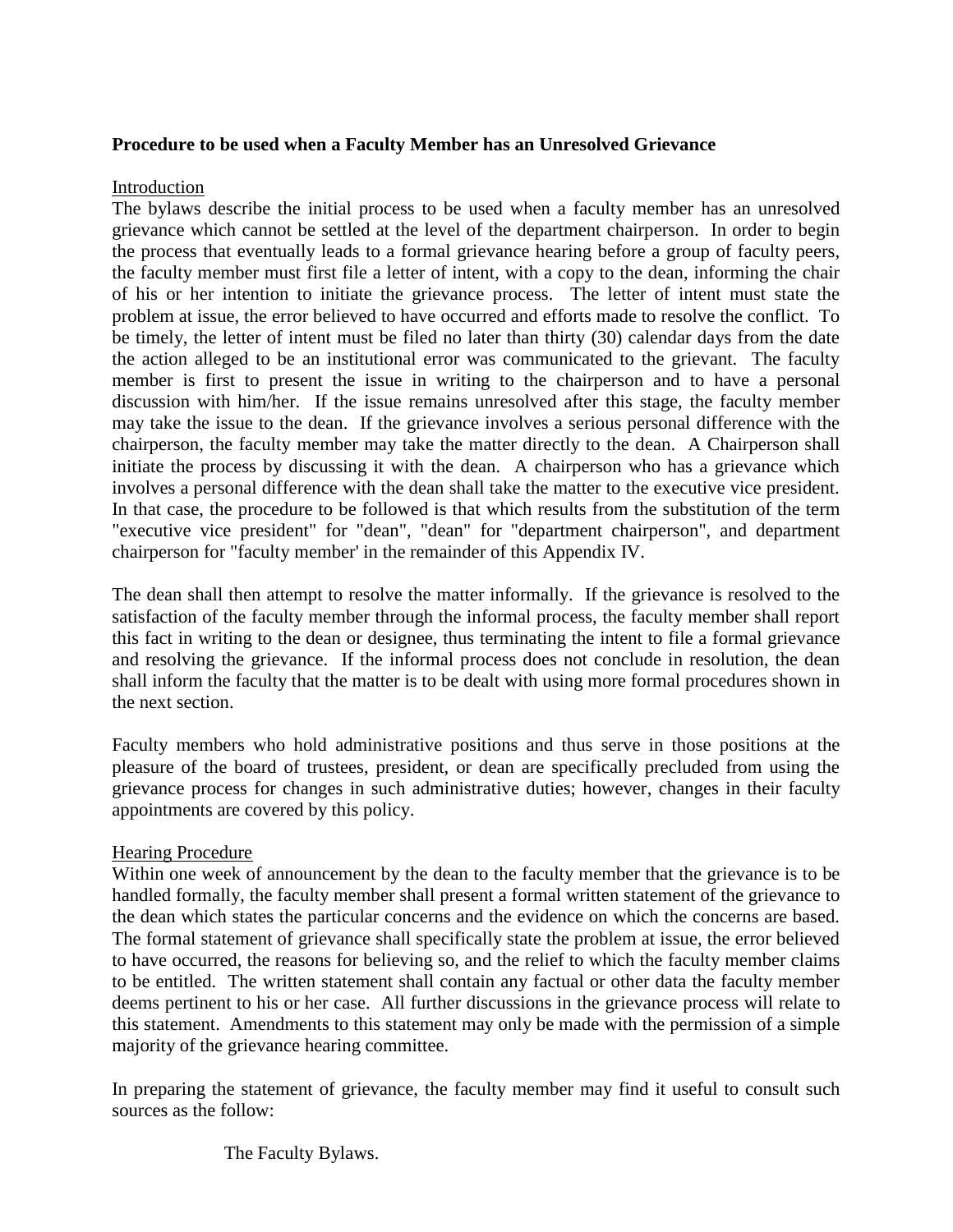Letters of appointment. Correspondence.

Within one week of the receipt of the written statement, the dean shall appoint an impartial ad hoc committee to hear the grievance. The ad hoc hearing committee shall hold its first meeting within two weeks of the date of its appointment and shall proceed to make inquiry for the purpose of determining the facts on which the grievance is based.

More than one meeting may be required to conduct the hearing. If so, the ad hoc hearing committee is expected to complete the hearing within thirty (30 calendar days of its first meeting. There shall be no disclosure by the hearing committee or any of its members of the evidence received during the hearing, nor of the deliberations of the hearing committee except as provided in the next section. It shall report its findings of fact to the faculty member, the department chairperson and the dean.

### Findings, Recommendations and Decision

At the conclusion of the hearing, the ad hoc hearing committee shall deliberate privately to reach its findings. As promptly as is consistent with due deliberation, and normally within five (5) working days, the ad hoc hearing committee shall submit its findings in writing to the dean with a copy to the faculty member and the department chairperson. The findings of fact and the decision shall be based solely on evidence in the hearing record, and shall be directed to the grounds for grievance as defined in the document. The findings shall summarize the evidence.

Within two weeks of the receipt of the written report of the findings of fact by the ad hoc hearing committee, the dean shall issue a written report to the faculty member with copies to the chairperson of the department and the president.

If the faculty member regards the decision of the ad hoc hearing committee as unsatisfactory the faculty member may present a written appeal to the president with a copy to the dean. The president shall within two weeks of the receipt of the written appeal render a final written decision to the faculty member with copies to the dean and the department chairperson. The decision rendered by the president will be final and binding. The ad hoc hearing committee shall be fact finding and its findings shall be advisory only and shall not be binding on the parties or the president. However, if the president decides to reject all or part of the findings of the ad hoc committee, the president shall state in writing, as part of his or her decision, reasons for rejecting all or part of the findings and for rendering a different decision. The president's decision shall be made known in writing to the Board of Trustees with notification to the faculty member, department chairperson, and the chairperson of the ad hoc hearing committee.